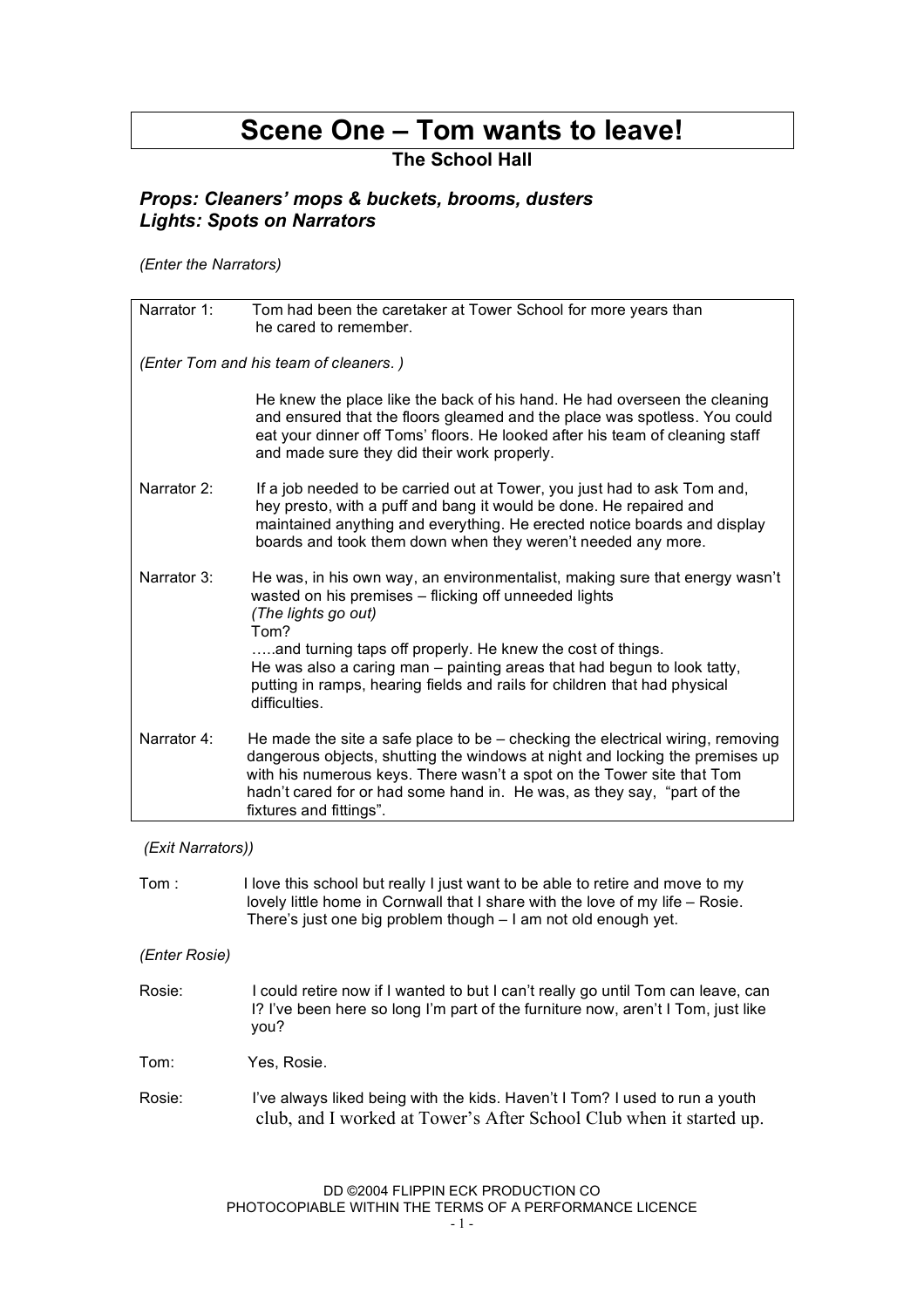## *LIGHTS: DIM Spot on Narrators*

*(In the background Rosie is busy doing her work.)*

| Narrator 1: | Rosie had been a helper in the school for a very long time. She was very<br>good at her job. She's worked inside and outside the classroom helping<br>children with their work, and out in the playground looking after them at lunch<br>and playtime.        |
|-------------|---------------------------------------------------------------------------------------------------------------------------------------------------------------------------------------------------------------------------------------------------------------|
| Narrator 2: | She always cared for the children in her class as if they were her own. She<br>prepared their work for display, listened to them read and to their problems,<br>helped them with their English and Maths, sorted out their books, sharpened<br>their pencils. |
| Narrator 3: | Rosie kept the classroom spick and span.<br>Nothing was out-of-place when Rosie was the helper in the class.<br>She was, as they say, "a safe pair of hands".                                                                                                 |

## *Lights: FULL*

*(Enter Tom)*

| Tom:   | Oh, Rosie! Here we are at Tower again and I just wish we could<br>be finishing the lake at that cottage of ours.                                        |
|--------|---------------------------------------------------------------------------------------------------------------------------------------------------------|
| Rosie: | I know, Tom. We've already done so much work haven't we? That dry-stone<br>wall looks great. It's really good to think that we did it all by ourselves. |
| Tom:   | Yes, and those fences we've been weaving look fantastic too. We're a great<br>team, Rosie!                                                              |
| Rosie: | We are, and now the ducklings are about to hatch. I hope we don't miss them.                                                                            |
| Tom:   | So do I. Soon we'll have loads of them floating about on the lake – if I ever get<br>the chance to get it finished.                                     |
| Rosie: | You will, Tom. Why don't you go and have a word with Herself about early<br>retirement. You never know, she might let you go with a handsome pension.   |

#### *Lights: BLACKOUT*

#### *LINK-UP MUSIC*

*Props: Remove anything on stage Bring on Secretary's desk with computer and lamp, telephone + chair. Head's table, chair, telephone Children's project. Box on Head's table with sweets in it.*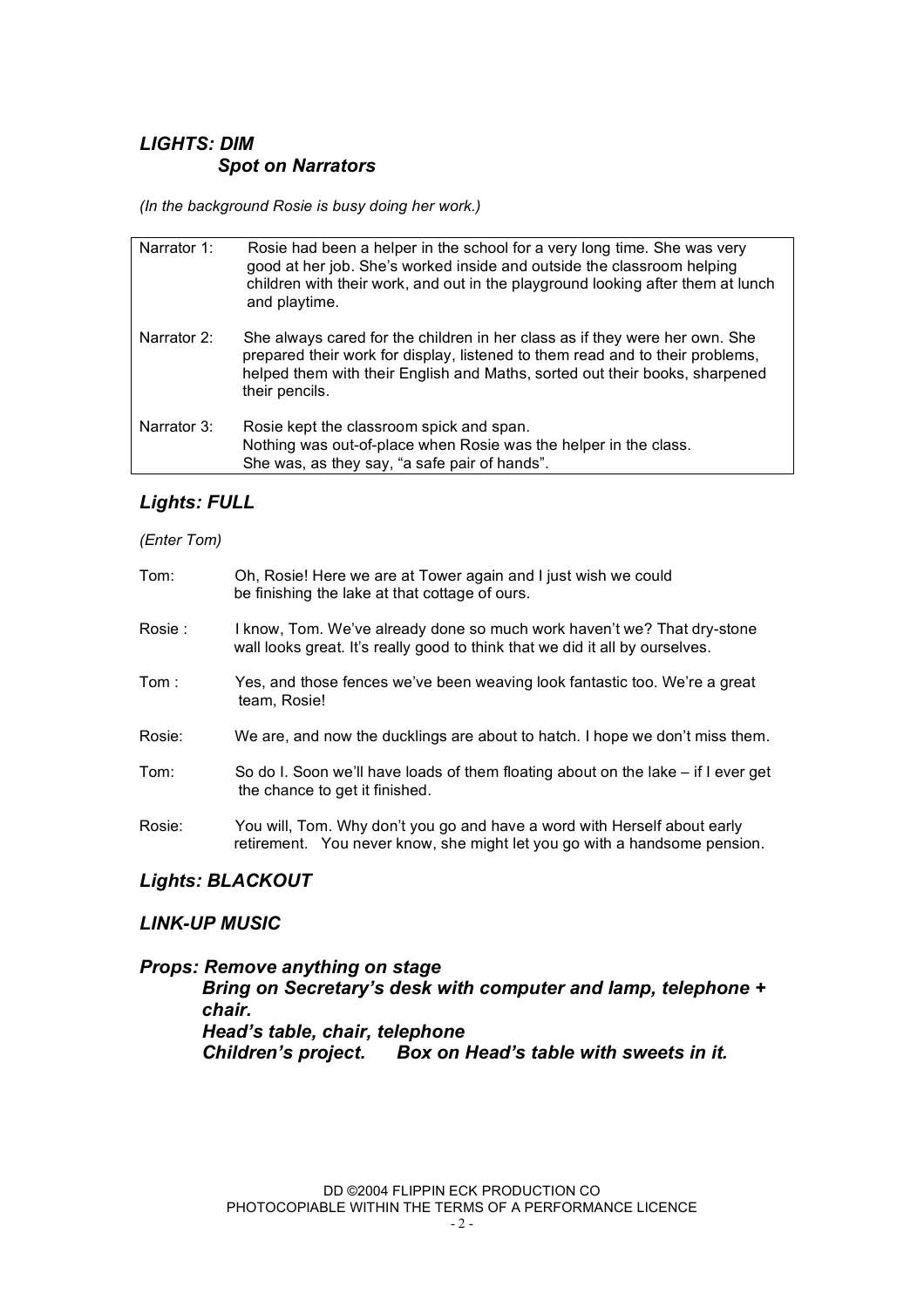## **Scene Two – Please can I leave?**

## **THE HEAD'S OFFICE**

## *Lights: Spot on Narrators*

|            | Narrator 4: So Tom did. He knew Herself was likely to be busy, she always was, but he<br>thought he'd try to have a quiet little word with her. He chatted to the Secretary<br>on the way in. |
|------------|-----------------------------------------------------------------------------------------------------------------------------------------------------------------------------------------------|
|            |                                                                                                                                                                                               |
| Secretary: | Hello, Tom! You look nice and suntanned. Had a good weekend in Cornwall?                                                                                                                      |
| Tom:       | Yes thanks, Sharon. How're those babies coming along?                                                                                                                                         |
| Secretary: | Well, there's a lot of wriggling going on. I can't believe I'm having three.<br>I've only got one more month to go and then I can put my feet up and twiddle<br>my thumbs.                    |
| Tom:       | You won't be twiddling your thumbs when they arrive. That's for sure.                                                                                                                         |
| Secretary: | You're right. I won't know which end up I am then. I hope they're not identical<br>I might end up feeding the same one over and over again.                                                   |
| Tom:       | Is Herself in?                                                                                                                                                                                |
| Secretary: | Yes she's in her office.                                                                                                                                                                      |

### *Sound Effect : Knock on door*

*(Tom knocks on the door.)*

| Tom:     | Can I have a quiet word with you please?                                         |
|----------|----------------------------------------------------------------------------------|
| Herself: | Yes, Tom, of course you can – sit down.                                          |
| Tom:     | I was in Cornwall at the weekend working on my lake with Rosie.                  |
| Herself: | How lovely. How's it coming along?                                               |
| Tom:     | Well, that's the problem really, I have such a lot to do on that site that I was |

### *Sound effect: Knock on door*

*(Enter the secretary)*

| Secretary: | Sorry to interrupt, Tom.<br>Could you sign these cheques please, I need to get them off straight away?                                         |
|------------|------------------------------------------------------------------------------------------------------------------------------------------------|
| Herself:   | Yes of course I can, Sharon – you know I like to get things over and done with<br>quickly. (Sharon exits)<br>Sorry, Tom, what were you saying? |
| Tom:       | Er I was just telling you about the lake and the lack of time                                                                                  |

## *Sound effect: Phone rings*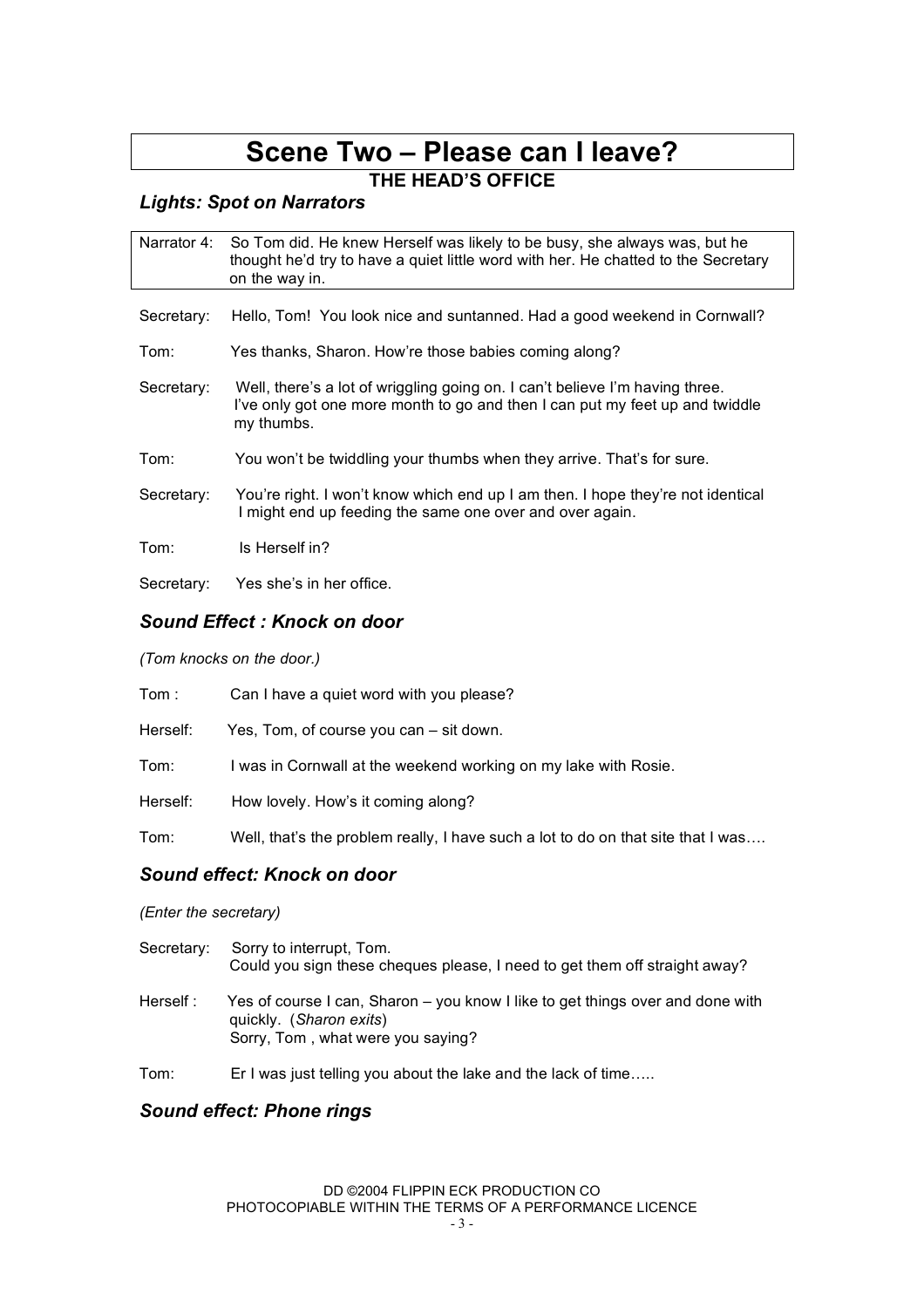| Herself: | Excuse me, Tom; I'm expecting the Chair of Governors.<br>(She picks ups the phone.) Yes of course, Will you? Oh good. I'll<br>see you at the meeting then. Goodbye.<br>(She puts the phone down.) |
|----------|---------------------------------------------------------------------------------------------------------------------------------------------------------------------------------------------------|
|          | Sorry about that! What is it about the lake, Tom?                                                                                                                                                 |

Tom: Er, I would like to get it finished but I don't really have the time at present. We spend all our weekends there, as you know.

Herself: Yes, I do and I have heard all the good things you are doing there as well.

#### *Sound Effect: Knock on the door*

*( Enter 2 KS1 pupils with a note in their hands.)*

| Child 1: | Miss Simons sent us, Miss.                                                                            |
|----------|-------------------------------------------------------------------------------------------------------|
| Child 2: | We've come to get a silver certificate.                                                               |
| Herself: | Well done both of you!                                                                                |
| Child 1: | We've been doing a project on the environment and we did this for our<br>homework during the holiday. |
|          | $(Chab, a)$ is a than $a$ is in at foldow to the Hood $\Gamma$                                        |

*(She gives the project folder to the Head.)*

| Herself:                                  | Mmm. Very good.                                                                                                                                                                                    |                                                                           |
|-------------------------------------------|----------------------------------------------------------------------------------------------------------------------------------------------------------------------------------------------------|---------------------------------------------------------------------------|
| Child 2:                                  | She came to my house and we did it on my computer.                                                                                                                                                 |                                                                           |
| Herself:                                  |                                                                                                                                                                                                    | Did you? Well that's very good to have worked so hard during the holiday. |
| Child $1$ :                               | I've made my mum recycle everything. We hardly put anything in our bin now.                                                                                                                        |                                                                           |
| Child 2:                                  | We've put a big notice over our bins at home that says DON'T FORGET TO<br>RECYCLE, haven't we?                                                                                                     |                                                                           |
| Child $1$ :                               | Yeah, but my big brother takes no notice and still puts his drink cans in there.                                                                                                                   |                                                                           |
| Child $2$ :                               |                                                                                                                                                                                                    | Her brother's a pain and so's mine.                                       |
| Herself:                                  | Oh dear! Can you leave this with me and I will make sure you both get your<br>certificates in assembly on Friday? Now what would you like, a lucky dip or a<br>chocolate bar? You come and choose! |                                                                           |
| (The children take a sweet from the box.) |                                                                                                                                                                                                    |                                                                           |
|                                           | Aren't they clever, Tom?                                                                                                                                                                           |                                                                           |
| Tom:                                      | Yes, well done girls!                                                                                                                                                                              |                                                                           |
| Herself:                                  | Now, go straight back to class now won't you?                                                                                                                                                      |                                                                           |
| Children:                                 | Yes Miss.<br>(The children exit)                                                                                                                                                                   |                                                                           |

Herself: So what's the problem, Tom?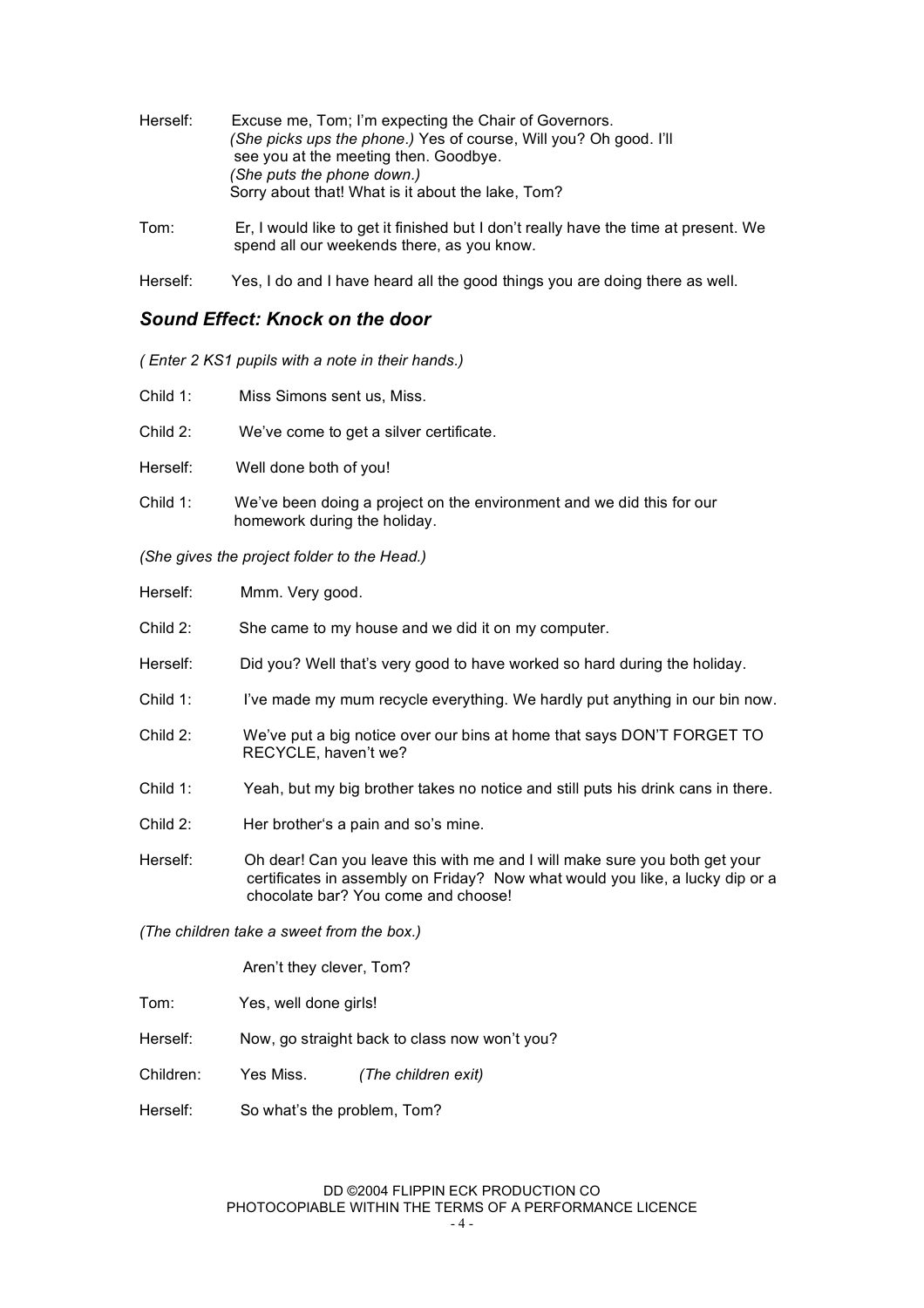Tom: Er, I was hoping that you would help me to get an early retirement package so that I could move down to Cornwall permanently with Rosie.

#### *(Herself scratches her head and looked troubled.)*

- Herself: Early retirement? You're part of the fabric of the school, Tom. What would we do without you?
- Tom: I know I've got a couple of years to go but I was hoping ....
- Herself: Tom, much as I would love to help, I doubt very much if the local authority would let you have early retirement. The only way they'd let you go is if you were incompetent and didn't do your job properly then they might be pleased to package you off early. Well that's not going to happen because you do everything so well.
- Tom: Oh dear! I was hoping there would be a way out.
- Herself: Tom, I am sorry. I will ask but I doubt it very much. Anyway, what would we do at Tower without you? Don't you realise, Tom - you are indispensable.
- Tom: Indispensable?
- Herself: Yes, Tom, indispensable.

*(Tom leaves Herself and moves to the front of the stage. Herself exits. Rosie enters)*

- Rosie: How did you get on?
- Tom: She says I'm too indispensable to retire.
- Rosie: Oh dear! But it's nice to know that you're so highly regarded.
- Tom: I suppose so but I just want to be with you Rosie in Cornwall. Just us, sitting by our lake, fishing together. That's all I want.

## **SONG: SWEET LITTLE HOME IN THE COUNTRYSIDE.**

#### *Lights: BLACKOUT*

## **LINK-UP MUSIC**

*Props: Clear stage*

*Tin bath with ramp for ducks Lit incubator with chicks in Tray with coffee mugs on.*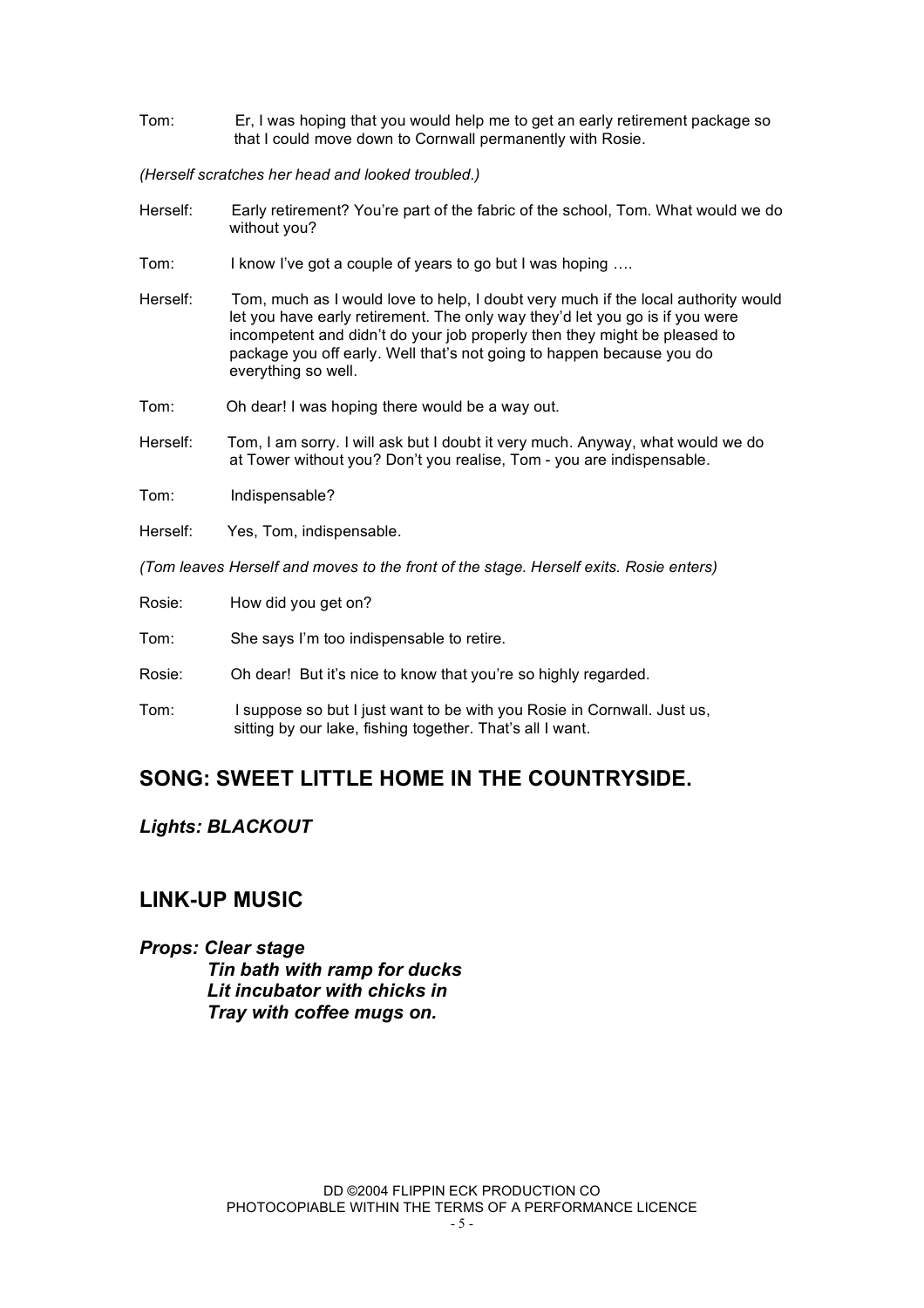# **Scene Three – Sweet little home in the Countryside**

**IN THE COUNTRY**

## *Lights: Spots on Narrators*

| Narrator 1:          | When the weekend came Tom and Rosie were back in Cornwall in their<br>beloved cottage. There was much to do. The ducklings and chicks were<br>about to hatch.                                                                                                                                                                       |
|----------------------|-------------------------------------------------------------------------------------------------------------------------------------------------------------------------------------------------------------------------------------------------------------------------------------------------------------------------------------|
| Narrator 2:          | The lake area had to be out-of-bounds for the ducks because it was so<br>muddy. Tom and Rosie had agreed to make a little enclosure for their<br>feathered friends to live in until the lake was ready.                                                                                                                             |
| Narrator 3:          | On the way from London they had purchased three tin baths that they now<br>filled with water and put ramps up against. Soon the ducks were waddling<br>up the ramps and splashing around in the water, happily quacking away.                                                                                                       |
| Narrator $4^{\circ}$ | Tom went off to dig the lake and Rosie made some tea and went to look at<br>the incubator in the barn where the eggs were to see whether any of them<br>were about to hatch. She realised as soon as she entered the small barn<br>that some had because of the cheeping noise that greeted her. She rushed<br>back out to call Tom |

## *LIGHTS: FULL*

| Rosie:                    | (Whispering to Tom) Look it's a little Muscovy chick. Oh! Isn't it sweet?                                                                                       |  |
|---------------------------|-----------------------------------------------------------------------------------------------------------------------------------------------------------------|--|
| Tom:                      | My mother had a pair of Muscovy ducks on her farm when I was a little boy. I<br>always thought they were so unattractive compared to the rest of the ducks.     |  |
| Rosie:                    | They're all lovely, as far as I'm concerned,<br>(Rosie opens the incubator and touches the little chick.)<br>You're so soft and fluffy and gorgeous aren't you? |  |
| Tom:                      | (Mimicking Rosie) Yes!                                                                                                                                          |  |
| Rosie:                    | Stop it you silly goose.<br>(Rosie tickles Tom in the ribs.)                                                                                                    |  |
| Tom:                      | I'm not a goose I'm a little Muscovy duck, Rosie, all fluffy and gorgeous.                                                                                      |  |
| (The pair of them laugh.) |                                                                                                                                                                 |  |
| Rosie:                    | I'll never eat crispy duck again when we go to the Chinese Restaurant.                                                                                          |  |
| Tom:                      | But it's your favourite, Rosie.                                                                                                                                 |  |
| Rosie:                    | I know, but I would feel too guilty if I did it now.                                                                                                            |  |
| Tom:                      | Soon the place will be full of little ducklings going quackers.                                                                                                 |  |
|                           |                                                                                                                                                                 |  |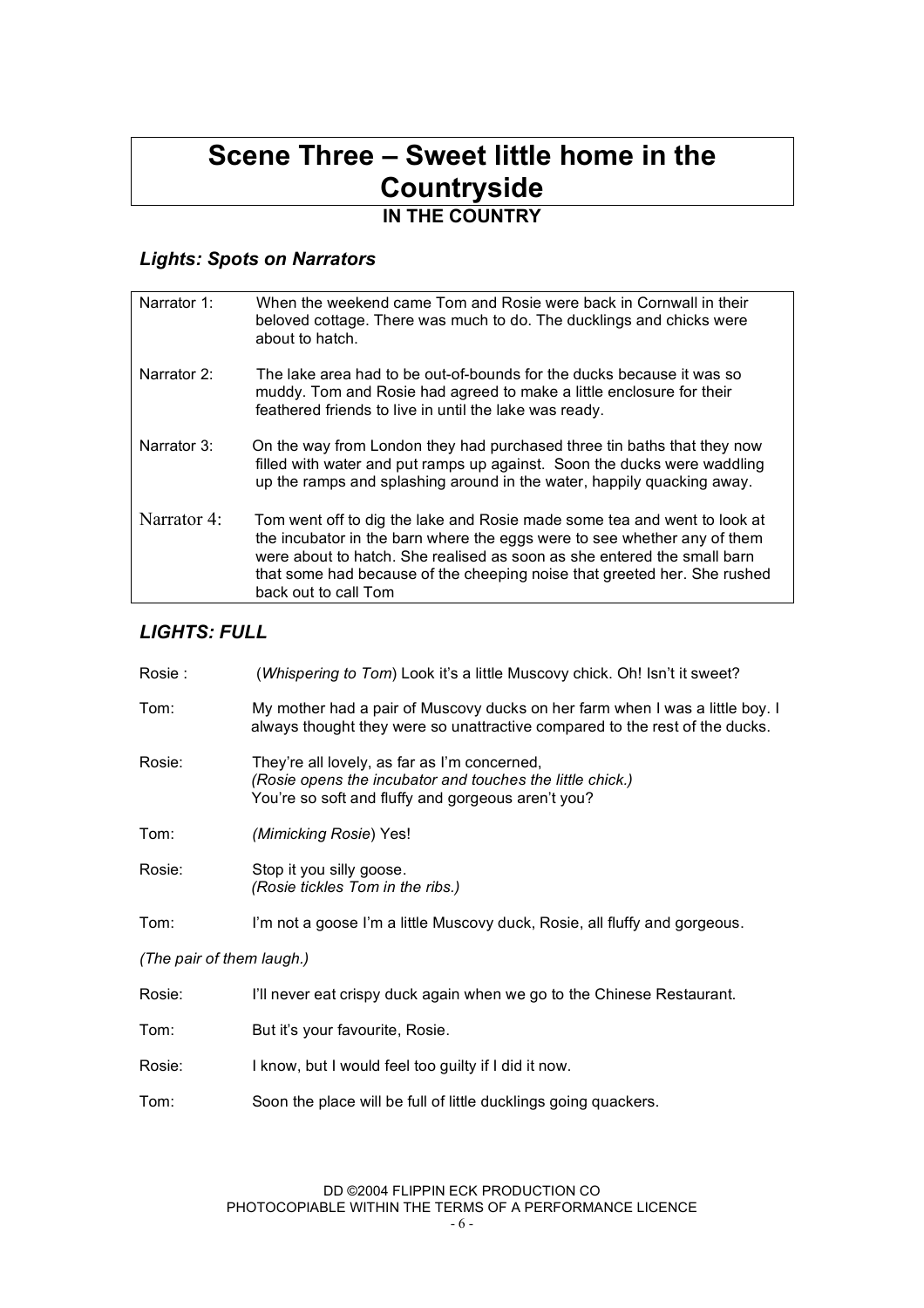Rosie: Do you remember when we used to take the children to feed the ducks in the park. They loved it didn't they?

Tom: Yeah, especially the little ducklings.

*(Tom and Rosie exit.)*

## **Little children sing SONG: FLUFFY LITTLE DUCKLINGS**

#### *Lights: Spot on Narrators*

| Narrator 1: | And so the weeks went by with Tom and Rosie visiting their beautiful home in<br>Cornwall at the weekends and working at Tower School during the week.                                                                                      |
|-------------|--------------------------------------------------------------------------------------------------------------------------------------------------------------------------------------------------------------------------------------------|
| Narrator 2: | Then came the fateful weekend when Tom was putting the final touches to<br>the lining of his lake. Rosie had just brewed up some tea and was walking<br>past the duck enclosure when she noticed something she didn't like the look<br>of. |
| Narrator 3: | She put down the tea tray and went over to the tin bath that the Muscovy<br>always chose to splash around in. She could see something white at the<br>bottom of the bath. She knew even before she got there what had happened.            |

#### *LIGHTS: FULL*

Rosie: Tom, come quick! There's something wrong with the Muscovy!

*(Tom comes running in.)*

Tom: What is it, Rosie? What's the matter?

Rosie: It's the Muscovy. It's at the bottom of the bath.

*(They both look in the tin bath.)*

(*Crying)* It's dead, Tom, I'm sure it is.

Tom: How can a duck drown? It doesn't make any sense.

*(He pulls it out of the tin bath and starts to shake it. )*

Rosie: Maybe it's had a heart attack or something.

Tom: I'll rub its heart, Rosie, you give it the kiss of life.

Narrator 4: And that is what they did. Tom gently caressed the little duck's heart and Rosie blew into its beak, slowly and steadily. They did this for some time until finally the little duck started to move around.

Rosie: It's alive, Tom! It's alive.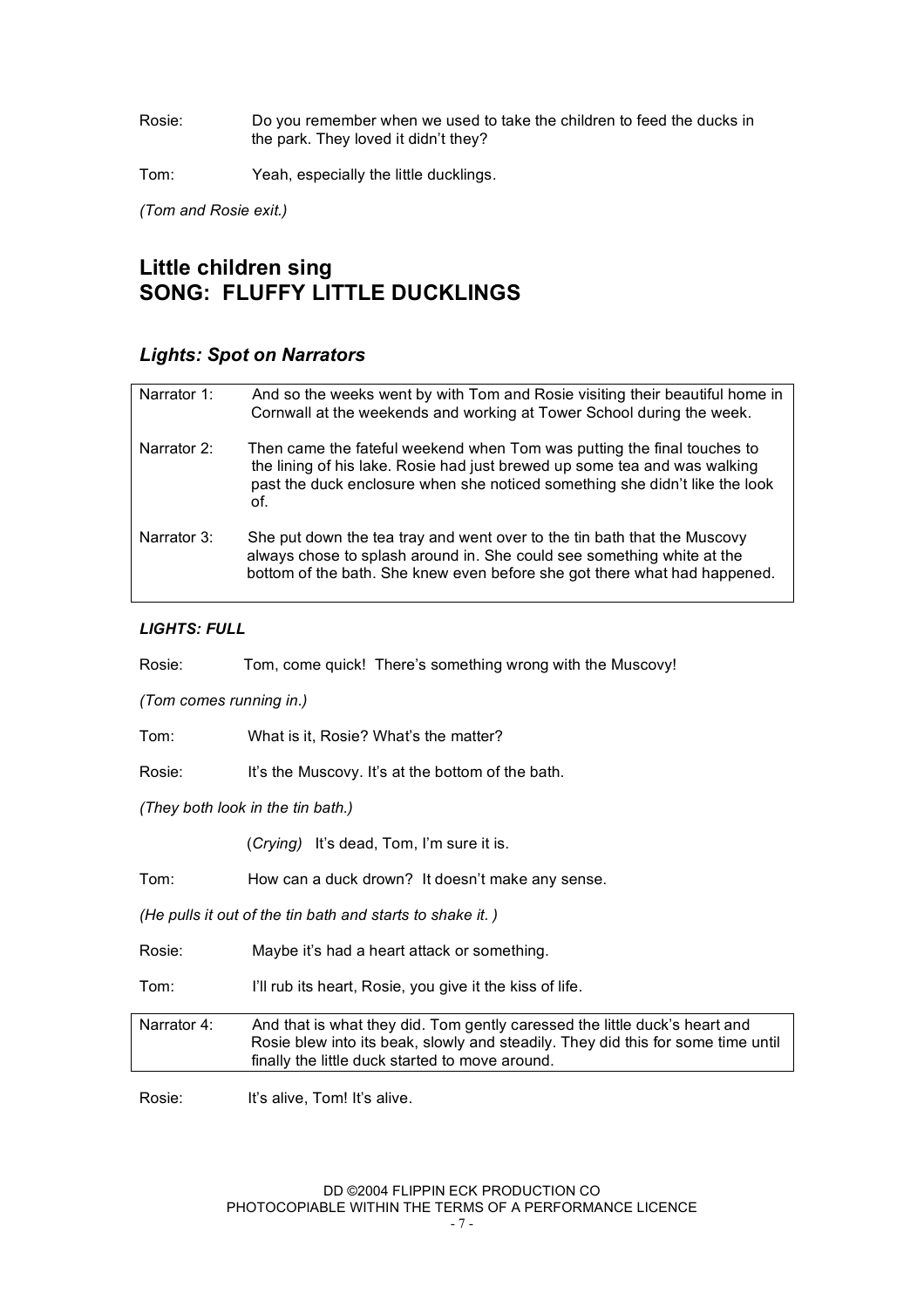Tom: Oh my goodness. Isn't that amazing?

*(The pair of them look at the little duck as it waddles about.)*

Rosie: Look, Tom, it can't keep its eyes off us. It keeps looking from you to me.

Tom: You're right, Rosie. It's uncanny isn't it? It's just as if it knows we've saved its life.

*(The duck waddles backwards and forwards looking at them.)*

Rosie: Oh! You sweet little thing. I'm so glad you're alive again.

*(She hugs the duck.)*

We should give it a name, Tom, shouldn't we?

Tom: (*Laughing*) Yes, I'm going to call it Dead Duck.

Rosie: You can't call it that, Tom.

Tom: Why not? It was dead. Sounds reasonable enough to me.

#### *Lights: BLACKOUT*

#### **LINK-UP MUSIC**

*Props: Clear Stage Side view of car with Duck and luggage in the book.*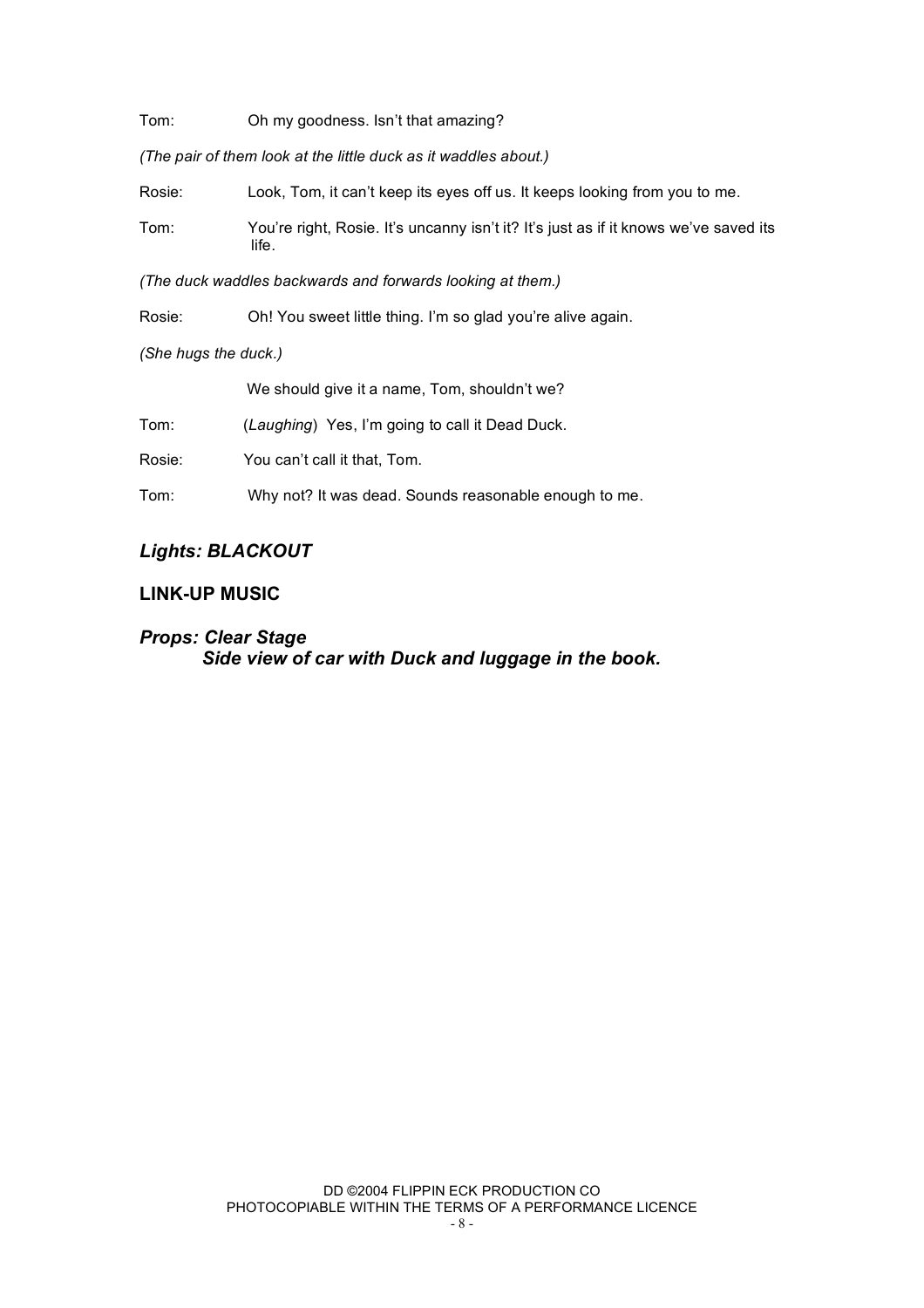## **Scene Four – D.D. Goes travelling**

#### **IN THE CAR**

#### *LIGHTS: SPOT ON NARRATORS*

| Narrator 1: | And so that is what Tom called the Muscovy. Although Rosie didn't like the<br>name it did made her smile when she heard him say it. She preferred to call it<br>DD - short for Delightful Duck                                                                         |
|-------------|------------------------------------------------------------------------------------------------------------------------------------------------------------------------------------------------------------------------------------------------------------------------|
| Narrator 2: | From that point on the little duck would follow Tom and Rosie about the place<br>wherever they went. He was like a little shadow. Somehow the pair of them<br>began to feel that the duck had become kind of human – one of the family.                                |
| Narrator 3: | What Rosie and Tom didn't know as they made their way back to London that<br>Sunday evening was that Dead Duck was in the back of their car.                                                                                                                           |
| Narrator 4: | He had sneaked in the boot when they were packing their things away and<br>hidden underneath the blanket they threw over everything.<br>Dead Duck had no idea where he was going but he certainly was not going to<br>be parted from Rosie and Tom. That was for sure. |

*(Rose and Tom are driving to London in their car chatting. DD is in the boot listening)*

| Tom:   | I've had enough of looking after the school. I know everyone there is really<br>kind but my heart's not there anymore, Rosie.                                                   |
|--------|---------------------------------------------------------------------------------------------------------------------------------------------------------------------------------|
| Rosie: | I know sweetheart but what can we do? Herself thinks your indispensable<br>and the only way they could get rid of you early would be if you stopped doing<br>your job properly. |
| Tom:   | I've been thinking about that. What do you think would happen if I stopped<br>doing everything well and started being incompetent?                                              |
| Rosie: | Oh! I don't know about that. You'd lose your reputation, Tom, and that's<br>worth a lot in life.                                                                                |
| Tom:   | Is it? I'm not so sure. No-one would miss us if we were in Cornwall would<br>they? Nobody's indispensable – that's what my mother used to say.                                  |
| Rosie: | She's probably right dear.                                                                                                                                                      |
| Tom:   | Supposing I left the windows open and the doors unlocked and let the place<br>get dirty and not bother about it. They'd soon get fed up with me then.                           |
| Rosie: | I don't like the sound of it, Tom. It's not like you at all.                                                                                                                    |
| Tom:   | It was that duck drowning business that did it. It made me wonder what<br>else could go wrong when we're not there.                                                             |
| Rosie: | The neighbours are good, Tom, they'd telephone if anything was up.                                                                                                              |
| Tom:   | It's a long way to go to sort out a problem isn't it?                                                                                                                           |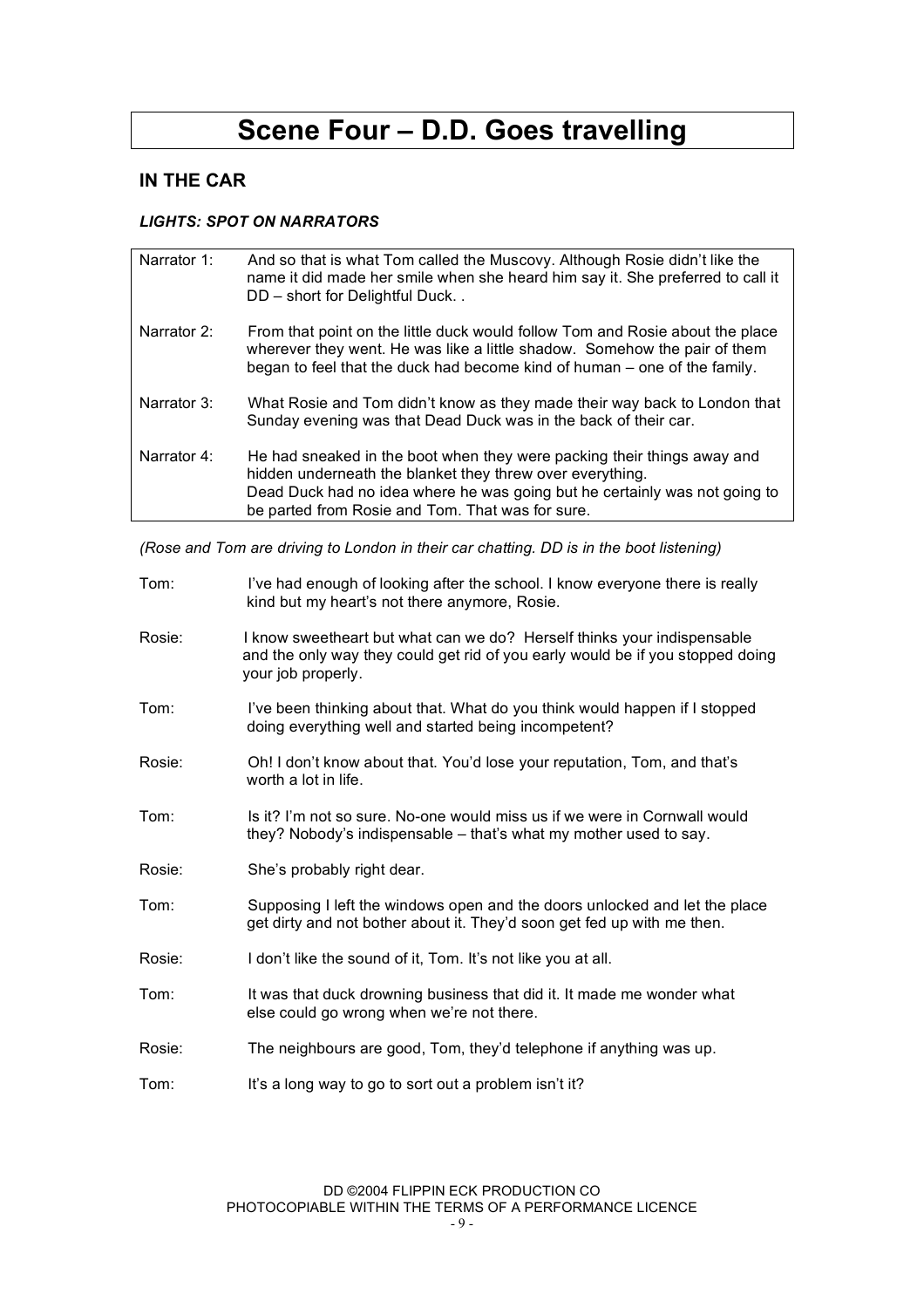- Rosie: You're a very good school caretaker my love; and we only have one more year to go before you can officially retire. Promise me you won't do anything stupid, Tom, it could make you ill, maybe even kill you with all the worry.
- Tom: I'll think about it, Rosie. That's all I'm saying.

#### *Lights: Spots on Narrators*

| Narrator 1: | The duck was quietly listening to all this in the back. When he heard that Tom<br>could be made ill and killed, his head shot up and his heart pounded<br>and he was terrified. How could this be and what could he do about it?<br>He thought about Tom losing his reputation, whatever that was, but he was<br>far more worried about him being killed now. That certainly was not on. |
|-------------|------------------------------------------------------------------------------------------------------------------------------------------------------------------------------------------------------------------------------------------------------------------------------------------------------------------------------------------------------------------------------------------|
| Narrator 2: | The duck wasn't sure what a school caretaker was either but he thought that<br>it meant taking care and Tom certainly took care of him. He promised then<br>and there that if Tom stopped taking care of this school thing he would look<br>after it himself. After all, Tom had saved his life. The least he could do was<br>help to save his.                                          |

#### *Lights: Spot on Narrators*

Narrator 3: When Rosie and Tom arrived in London late that night, they were amazed to discover the duck asleep in the boot of the car.

#### *Lights: FULL*

*(Tom and Rosie empty the car.)*

Tom: Well I'll be blowed! Look at this, Rosie! You won't believe what I've discovered In the boot of the car.

*(Rosie goes over to have a look.)*

Rosie: What is it love? Oh my goodness!

Tom: It's Dead Duck. It's come back with us.

Rosie: Poor little thing. Look at it, Tom! You'll have to carry it in. It's fast asleep.

- Tom: You're right; I certainly won't be driving back to Cornwall tonight. That's for sure. He'll have to stay with us until next weekend.
- Rosie: We can't put it in the garden all night. It'll be terrified. I'll put some water in the bath and we'll leave it asleep in the bathroom in the old dog basket. I'll put in a feathered cushion to make it feel cosy.
- Tom: We'd better leave our bedroom door open and listen out for it.

*Lights: BLACKOUT* **LINK-UP MUSIC** *Props: Clear stage*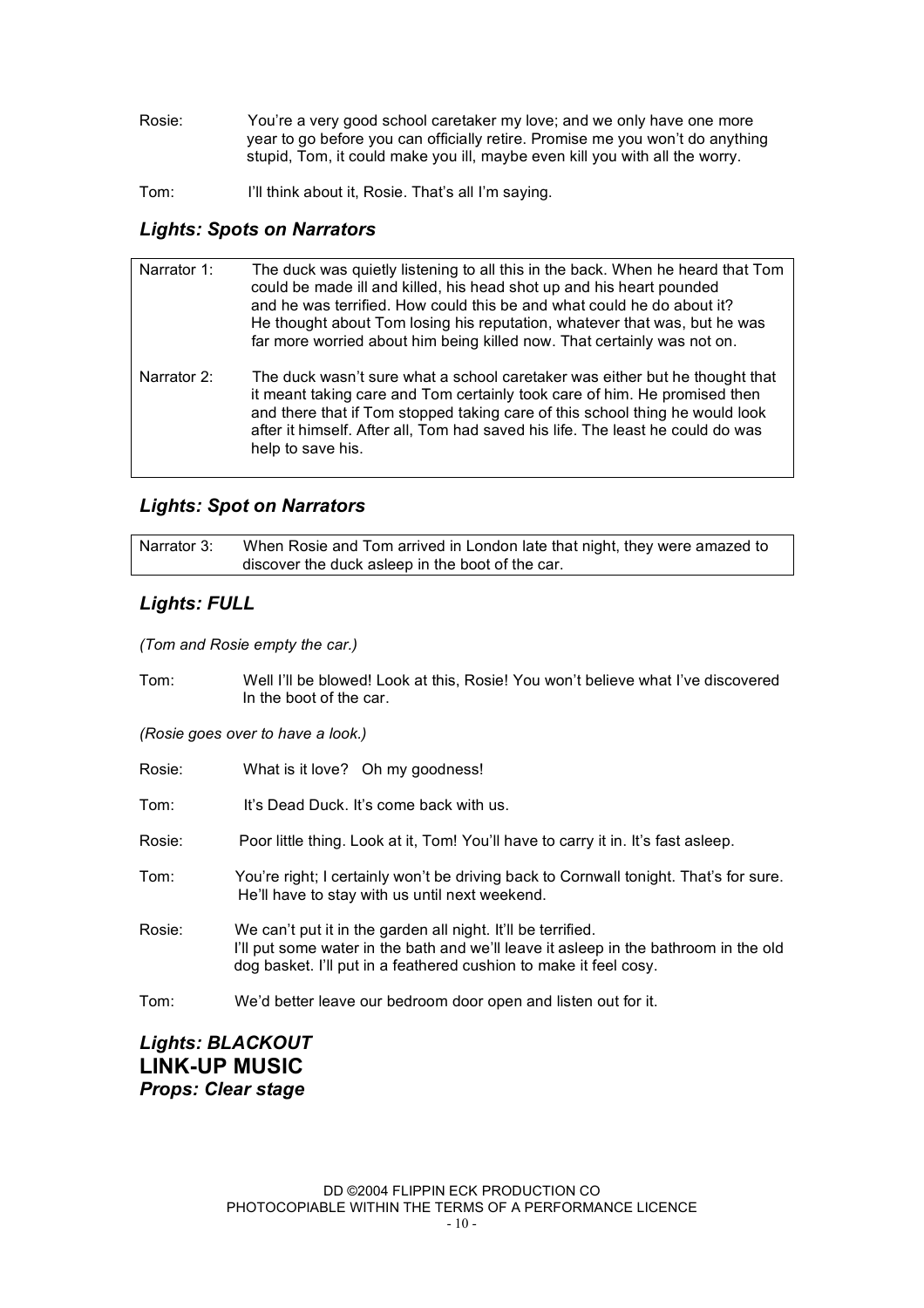## **Scene Five - D.D. Goes to School**

#### **IN THE PLAYGROUND**

#### *Lights: Spot on Narrators*

Narrator 4: In the morning it seemed sensible to take the duck to school with them. There was a pond in the grounds they knew it would enjoy splashing around in. So they rang and checked with Herself first to make sure it was ok. She was amazed to hear the story of the duck's revival, and delighted to have it in school. She was waiting for them at the gate when they arrived, and was thrilled to see the little duck.

#### *LIGHTS: FULL*

*(Tom and Rosie walk in with the duck waddling behind them.)*

| Herself:                                 | Oh what a sweet creature!                                                                                                                                                                                                                                                                        |  |
|------------------------------------------|--------------------------------------------------------------------------------------------------------------------------------------------------------------------------------------------------------------------------------------------------------------------------------------------------|--|
| Tom:                                     | It follows us around everywhere we go.                                                                                                                                                                                                                                                           |  |
| Rosie:                                   | We didn't think it would get in the boot of the car though, did we, Tom?                                                                                                                                                                                                                         |  |
| Tom:                                     | Certainly not.                                                                                                                                                                                                                                                                                   |  |
| Herself:                                 | I'm not surprised it follows you around. You saved its life. It's very grateful, aren't<br>you little duck?                                                                                                                                                                                      |  |
| (Herself stokes the duck's back gently.) |                                                                                                                                                                                                                                                                                                  |  |
|                                          |                                                                                                                                                                                                                                                                                                  |  |
| Tom:                                     | I suppose so.                                                                                                                                                                                                                                                                                    |  |
| Herself:                                 | The children will adore having it in school.<br>We'll have to make sure they don't overwhelm the poor thing, though. I'll have an<br>early assembly to let them know all about it and then get the School Council<br>members to look after it and make sure no one upsets the poor little thing. |  |
| Tom:                                     | Thank you. We thought we'd take it to the pond for now and let it have a bit of a<br>splash.                                                                                                                                                                                                     |  |

*(They all laugh and the duck quacks.)*

#### *Lights: Spots on Narrators*

Narrator 1: The Head tells the children about the duck in assembly and introduces it to them.

#### **IN THE SCHOOL HALL** *Lights: FULL*